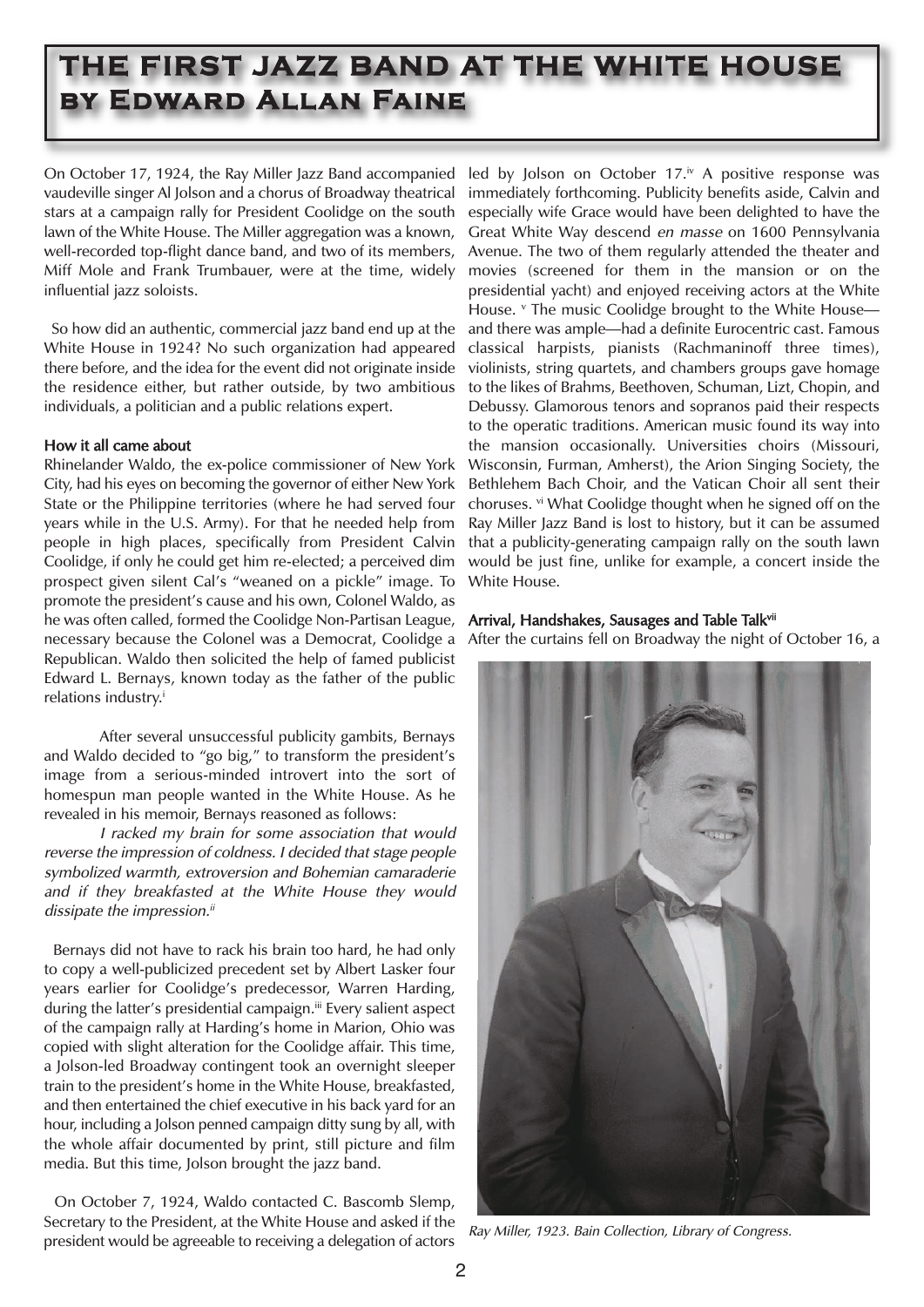troupe of some 40 performers – 27 actors and 15 Miller bandsmen—boarded the midnight train to the nation's capitol.<sup>viii</sup> Just after daybreak some seven hours later, the train pulled into Washington's Union Station, where Cadillacs Bernays had ordered waited to take the sleepy party to the White House. Bernays recounted what happened next in his memoir:<sup>ix</sup>

At the door of the White House President Coolidge and Mrs. Coolidge awaited us. "I have met you all across the footlights," Mrs. Coolidge said graciously, "but it's not the same as meeting you here. Let us go into breakfast."

[Inside] the threshold I lined up a party for a handshaking ceremony with the president. Although I did not know most of their names … they had to whisper their names to me as they moved up the line toward the president, and then I relayed the information. I wondered how he would behave. To my surprise, he completely lived up to the mental picture of the country, including myself, had of him. He was practically inarticulate, and no movement of any kind agitated his deadpan face. He shook each hand perfunctorily, said "Good Morning" and then took the next hand extended to him … His face reflected no inner anything, in strong contrast to the warmth of Mrs. Coolidge.

It was even more surprising to me, therefore, that after the last person on the line had shaken his hand, Coolidge turned to me and asked pleasantly, "Your name please?"

"Oh, Mr. President, that's not important," I said. "I'm the

publicity man for the party."

"Not unimportant either," the President replied, looking at me searchingly, "The publicity man – your name."

Apparently, he was fully aware of my function and the political value of the performance he was participating in.

President Coolidge, escorting the tall comedian Charlotte Greenwood, led us into the state dining room for a breakfast of hot, steaming coffee with cream, fruit, toast, hot griddlecakes and Deerfoot sausages. Mrs. Coolidge took the arm of Colonel Waldo and then spied Mr. Jolson. "Let me take your arm, too," remarked Mrs. Coolidge. "I want two partners for this occasion."

Mr. Coolidge sat between Waldo and Charlotte Greenwood, the former being anxious to discuss phases of the Non-Partisan campaign work, the latter to inject life into the gathering. The president at first divided his attention equally, apparently trying to keep one side of his face serious and let the other stray off into a smile, but when the hilarity got underway all attempts at seriousness were abandoned. Ms. Greenwood, star of Linger Longer Letty, was dieting at the time and looked at the wheat cakes in dismay. But the president urged her to try his favorite Vermont maple syrup. Charlotte promptly challenged him to run around the White House lawn with her for twenty minutes if she took the cake and syrup. Mrs. Coolidge's merry laughter could be heard across the table at that point.



Ray Miller's Orchestra accompanying Al Jolson on the South Lawn of the White House, 17th October 1924. To Jolson's left is President Coolidge, Miller has his back to the camera. Other musicians visible are Dan Yates (vn) head to left of Miller's, possiblty Tom Satterfiedld (p) to the right of Miller's head, Frank Di Prima (bj), Ward Archer (dms), Andy Sindelar, Miff Mole, (tb), Roy Johnston, Charles Rocco, (t), Frank Trumbauer (only partly visible), Larry Abbott, Billy Richards, Andy Sannella (saxes). Photo courtesy of Bain Collection, Library of Congress.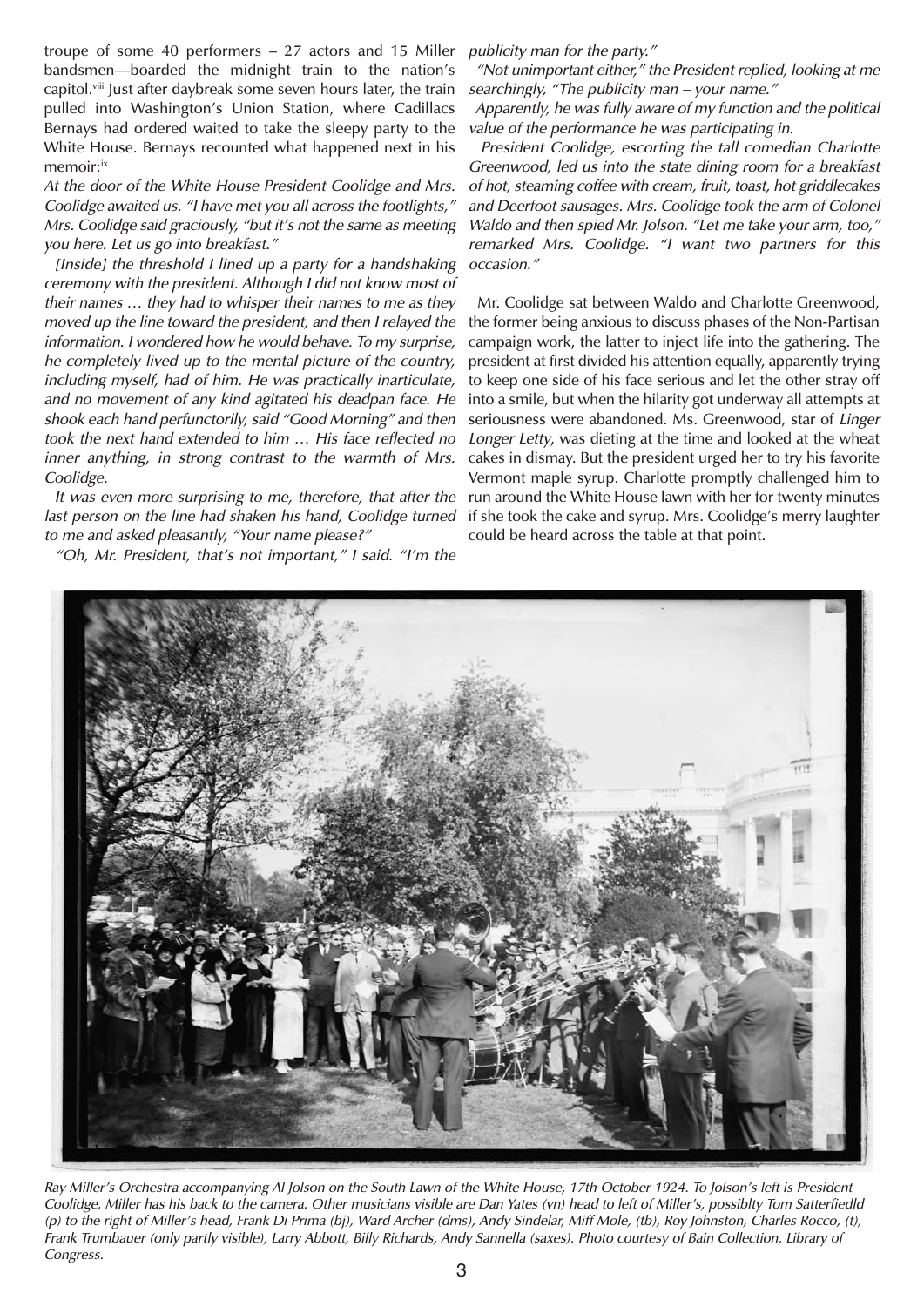Al Jolson seated across the table next to Mrs. Coolidge, and Raymond Hitchcock sitting on the same side, were the life of the occasion with their stories, jokes, and repartee and satire on political speeches. Hitchcock conducted a discussion of economics. The most memorable comments of the breakfast, however, came from the first lady.

"Your dog must like me," Al told her. "He hasn't stopped licking my hands."

"Maybe he wouldn't do it," Mrs. Coolidge said, "If you used a napkin."

The breakfast lasted for more than an hour. As he got up to leave the table Jolson remarked:

"I ate everything but the sausages."

"Does that include the doilies? Mrs, Coolidge asked.

"No, I have them in my pocket," said Jolson.

As they left the mansion Jolson unwisely asked the first lady if he would be able to find his coat. "Yes," said Mrs. Coolidge. "If I can get my doilies."

#### Photo Op and South Lawn Frivolities

The president and first lady then led their guests onto the White House lawn by way of the Western stairs where they paused and posed for still photographs while, as reported in Billboard, "movie camera men reeled off a thousand feet of film with the President surrounded by Broadway visitors."x

Media in tow, the entourage moved to a flat expanse of grass on the south lawn, where the morning frivolities were about to begin, even though Ray Miller's Jazz Band had not yet made an appearance. The musicians presumably busied themselves with unpacking their instruments and warming up. The ceremony started off on a serious note. The designated MC for the show Al Jolson assured the president of the support of the theatrical profession:

We are all Republicans from now ... Incidentally, I have been a Republican these twenty years. We members of the theatre are perhaps in more intimate touch with the people than any other profession. We came to assure you of our support and offer to work for you and the Republican Party. The theatrical profession is almost 100 percent for you. Those who are not, Mr. President, are those who are not working, and there are very few of us in that category. $x^{i}$ 

Switching gears, the MC then warned that all jokes told must be dignified presidential jokes, but perhaps one or two must make the president laugh out loud. Hoping his joke would be the one, Jolson offered a story about two frogs and a turtle. xii Mr. Coolidge participated in the laughter almost as heartily as the rest.

Raymond Hitchcock next made one of those impromptu speeches for which he became famous, and which had the audience laughing from start to finish. It was a faux political address in which he sought to show how much there is in a name, whether a germanium or a special kind of sauce, leading into a discussion of Raymond Hitchcock as a great name for the presidency; comparable only to such names as William Jennings Bryan; Oscar Underwood, Robert M. LaFollette and Al Smith [all non-Republicans]. "Al Smith is a small-town name," said Mr. Hitchcock "Just compare it for appeal to names like Raymond Hitchcock and Calvin Coolidge." One had to be

there to appreciate the humor in his monologue.

At one point during the festivities, not clear when exactly, Jolson made Coolidge laugh by whispering in his ear. "If you don't laugh," he said. "I'll tell you a story that'll really make you laugh."

Gerald Griffin next sang My Irish Rose [with or without band accompaniment is not known, but probably not] followed by a Scotch joke by Hal Forde. This one made the president laugh out loud, almost complying with Jolson's request. He laughed all right, but not so heartily and long as the first lady. "Don't tell the next one until Mrs. Coolidge is through laughing," the watchful Jolson warned his friend Forde.

With the band in place, and lead sheets distributed round the crowd, it was time for the campaign song penned by Jolson (no doubt with uncredited help from long-term friend and colleague Buddy De Sylva, on hand that morning ready to give voice.) The corps of New York actors, White House staff, actors from local theaters, and some members of the Press, totaling more than a hundred, joined in a lusty chorus of **Keep** Coolidge.

Mrs. Coolidge, who gave the appearance of having the time of her life, joined in the singing and at times her clear soprano tones could be heard above the other voices. She purposely held the last note, which was a high one, and Jolson turned and said so every one could hear him, "Some note. That's so good, let's have it again." The song was sung half a dozen times. And it was sung well even though it was the first time many of those present had seen the words. The Press was silent on whether the Miller band accompanied the singing or even separately performed an instrumental number or two. They did, as will be discussed.

At the conclusion of the visit, and before he joined his Cabinet meeting, the President briefly thanked those who came to support and entertain him and told them the White House would be open to them for a return engagement at any time.

Above-the-fold headlines in the next day newspapers had to surpass what the event's initiators had hoped for, namely: The New York World headline: Actors Lure Real Laugh To Coolidge Face: White House Breakfast Theatre of Funmaking.

#### Print Media Asleep at the White House Wheel

The written record of the event—periodicals, memoirs, biographies and presidential archival materials—offers scant information on the band that accompanied Al Jolson that fine October day. Curious indeed, given the amount of detail we have on the handshaking ceremony, breakfast table talk, and south lawn jokes. The record is simply silent on how or why the Ray Miller Band was selected; what administration officials knew about the band in advance. Did the band accompany Jolson on songs other than **Keep Coolidge**? Accompany performers other than Jolson? Play their own tunes? How about the band's performance? And who were its members? Fortunately some of these questions can be deduced from the visual record (photographs and newsreel footage) and other sources. But first: what about this Miller Jazz Band?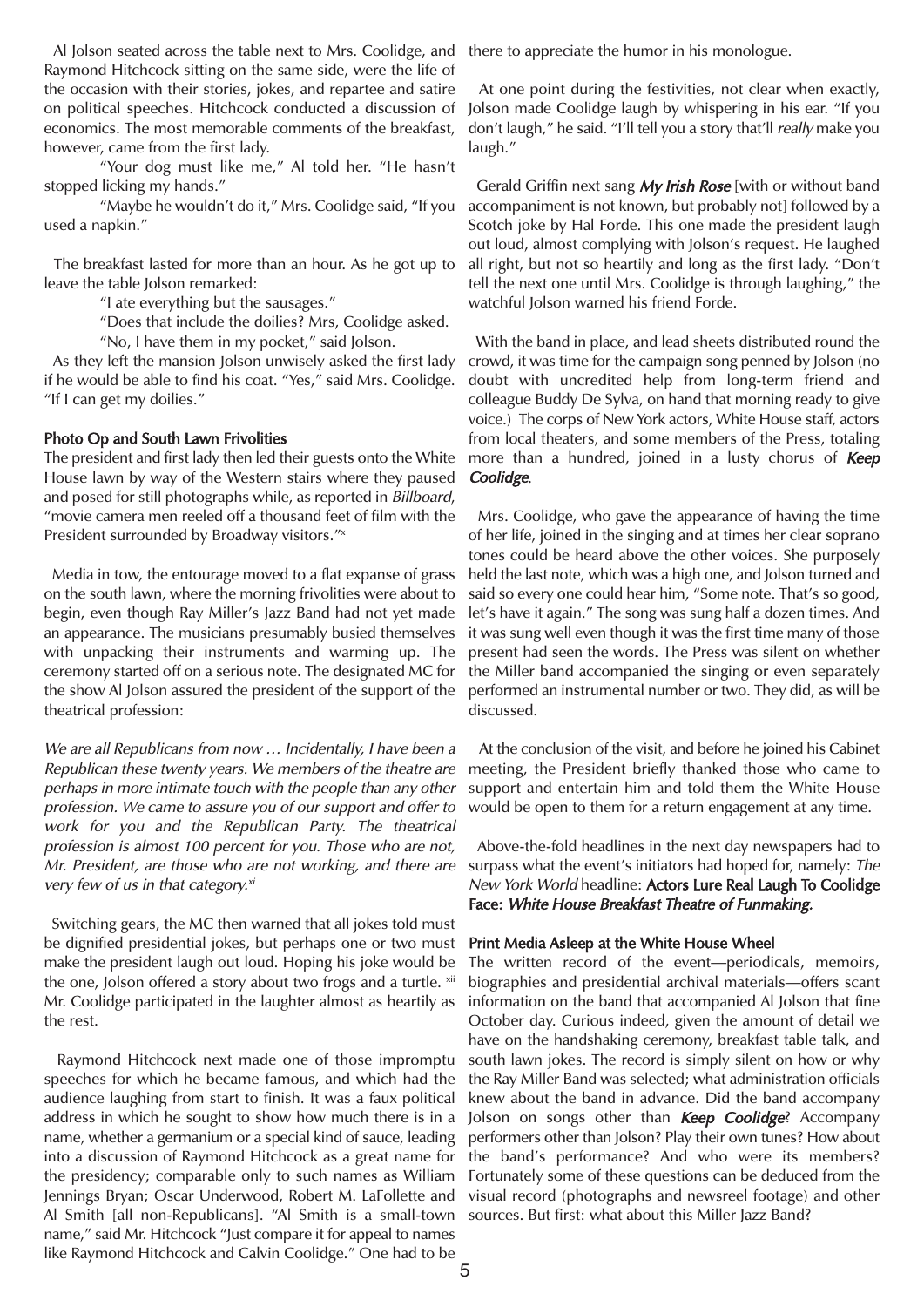#### **Ray Millerxiii**

During the 1920s, Ray Miller was a well-known, highly respected bandleader whose orchestra made many recordings and radio broadcasts. His first band, active in the 1917-1922 period played in the style of white New Orleans bands that had migrated north (Original Dixieland Jazz Band for example). In 1923 Miller dropped the old style and by the end of 1923 his band played like the newer, larger New York bands and, according to musicologist Gunther Schuller more spontaneous than most white bands of the era. $x<sub>i</sub>$  In the grand scheme of things this was Miller's first unknowing step down the path that led to the White House. He took the second step that November when he signed an exclusive contract with Brunswick, a prestigious recording company with studios in both Chicago and New York. He began recording his orchestra at the latter studio immediately, waxing four sides in December 1923, and more than thirty over the course of the following year. Miller took the third unknowing step in the spring of 1924, when he urged two important soloists to join the band: saxophonist Frank ("Tram") Trumbauer and trombonist Milfred ("Miff") Mole. Fortified with these additions the band played engagements at ballrooms in and around Manhattan.

#### The Jolson Connectionxv

Al Jolson signed an exclusive recording contract with Brunswick at about the same time Ray Miller did, and it took little time for the label to pair the two in the studio. October 2 and 15 were the dates chosen for their musical collaboration. It would make eminent sense that the singer would take his studio band to Washington to back him singing the campaign song he would compose for the occasion. Who knows? The song may have been rehearsed in the studio on October 15. Both Jolson and the Miller band were available and ready to train down to the nation's capitol for a rendezvous with the president on October 17 (the date Waldo suggested to Slemp back on October 7).

#### Miller's Musiciansxvi

But what about the musicians, who were they? The band that recorded with Al Jolson in the Brunswick studios on October 15 only two days before the Coolidge event consisted of: Charles Rocco, Roy Johnston (tpts); Miff Mole, Andy Sindelar (tbs); Frank Trumbauer, Larry Abbott, Andy Sanella, Billy Richards (reeds); Dan Yates (vn); Rube Bloom, Tommy Satterfield (ps); Frank DiPrima (bjo); Louis Chassagne (bb); Ward Archer (dms); Ray Miller (dir). A photo of this Miller Band on the mansion grounds can be seen in the accompanying photo; musicians are identified in the caption. Three were exemplary contributors to the music: pianist Rube Bloom, trombonist Miff Mole, and C-Melody Saxophonist Frank Trumbauer.

### Rubexvii

During the 1920s, in addition to the many solos he recorded with the Miller Orchestra, Rube Bloom wrote many novelty piano tunes that are still well regarded today. Through the 1930s and beyond he formed and played in bands that included the jazz lights of the day. But his lasting mark was as a songwriter. Working with prominent lyricists (Johnny Mercer, Ted Koehler, Mitchell Parish) he etched several indelible entries in the Great American Songbook: Day In-Day Out, Fools Rush In (Where Angels Fear To Tread), Don't Worry 'Bout Me, Give Me The Simple Life, and Dear Hearts and Gentle People.

#### Miff xviii

The man Tommy Dorsey later called "the Babe Ruth of the trombone" came to prominence in the Original Memphis Five—the most frequently recorded band of the early jazz period (1918-1923). When he joined Miller in the spring of 1924 no one on trombone could execute solo passages more cleanly, better in tune, with smoother slide work and more incisive attack in all registers. And Miller certainly gave him plenty of chances to shine, as the many recordings left behind certainly attest.

After Miller, who moved to Chicago in 1925, Miff turned down numerous offers to stay around New York City. Miff's solos at this time 1927-1928 with various small bands show how far his concept had evolved. Some trombonists even thought he played valve trombone; no slide work, they insisted, could be that clean. Miff tended to play the beat, rather than play with it, in the manner of Louis Armstrong and other black soloists; his chief interests lie, rather, in matters of form and melodic organization. Inevitably such traits conferred a sense of tidiness in his choruses—purposeful with forward motion—yet, even at their best, never quite escaping a sense of having been devised (which many in fact were), rather than rolling out of some inner consciousness (the purported essence of exciting jazz). Rhythmically, too, they evinced a certain constraint, even a stiffness of execution.

By the end of the 1920s, a slew of trombonists (Jack Teagarden, Jimmy Harrison, Joe Nanton, J.C. Higginbotham) many under the spell of Louis Armstrong, who had by then recorded his groundbreaking Hot Fives and Sevens, toppled the once lofty Mole. Though still widely admired, Miff's way was but one of several, and for many, not the one to emulate.

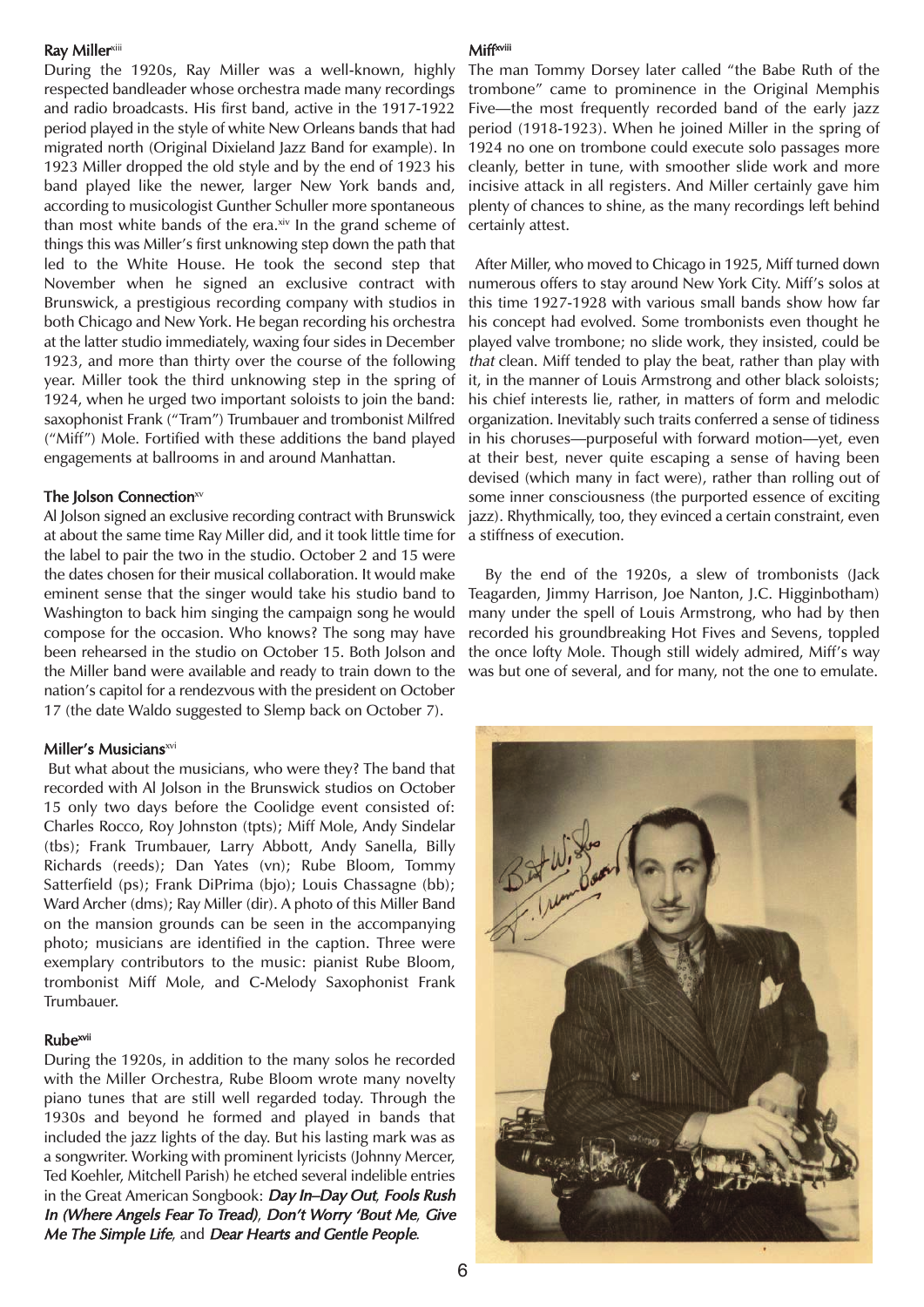#### Tram

Even before he joined Miller's outfit in the spring of 1924, Frank Trumbauer had acquired a following among musicians, black and white, on the basis of recordings with the Benson Orchestra in1923; and the Mound City Blue Blowers in 1924. Saxophonists widely imitated Tram's choruses on Benson's <sup>I</sup> Never Miss the Sunshine, and the Blowers San. In common with his betwixt and between C-melody saxophone, Tram's playing style was similarly divided. On the one hand, he would roll off rehearsed, technically accomplished licks, and on the other he would plasticize and smooth out a melodic line, lending it a grace and coherence with long held notes, gentle arcs of phrase, and a logic of development rare in hot music of the 1920s. Many of the best Trumbauer solos are minimally altered paraphrases of the parent melodies. Tram "routinized" many of his solos, as did most of the 1920s musicians, still, his well-polished melodic excursions were several notches above the others.

Trumbauer's time with Ray Miller (1924-1925) only enhanced his reputation as an all-rounder, blessed with near-virtuosic technique, equally skilled at reading and playing hot solos. His influence would only continue to grow after he left Miller to pair up with the legendary trumpeter Bix Beiderbecke, in both the Jean Goldkette and Paul Whiteman Orchestras, and his own group. Tram's solo on the latter's **Singin' The Blues**, tricked nearly every saxophonist, black and white. Swing tenor saxophonist Budd Johnson summed it up best:

Of course, Frankie Trumbauer inspired a lot of cats, because he was the baddest cat back in those days, and everybody was trying to play his stuff. He was the boss of the alto like Coleman Hawkins was the boss of the tenor.

### The Camera Does Not Lie

While the print media was in the dark as far as the Miller band was concerned, the visual (still and motion picture) media had their lenses wide open and focused.xix The surviving photos allow complete identification of all Millers musicians save for pianists, Tom Satterfield and Rube Bloom. Did they come along for the ride? Are they in the picture? Quite possibly. Take a look at the photo. The candidates are the man at the end of the line holding the lead sheet (given where he is standing he just has to be associated with the band), and the man with glasses whose head is seen atop Miller's right shoulder, and the man whose head appears to rest on the bell of Andy Sindelar's trombone. Most who have seen these pictures agree that the man with the glasses, who would be standing between violinist Yates and tuba player Chassagne is pianist and arranger Satterfield, who by the way went on to arrange for Paul Whiteman's Orchestra and then onto Hollywood to score films. A cautionary note, however, one source says the man wearing glasses is Jolson colleague Irving Caesar, $x$ <sup>x</sup> the lyricist of **Swanee** and **Tea For Two.** No evidence exists that he made the trip to Washington. As for pianist Rube Bloom, some say it's the man nearest Sinclair's trombone, others say it's the man at the end of line. Take your pick. In either case, it appears the full 15-man entourage, including Miller, made the trek to D.C.

Examination of the 90 second-long Kinogram newsreel held by UCLA (University of California – Los Angeles) $\alpha$ <sup>xi</sup> confirms that the Miller Band not only backed the singing of Keep Coolidge, but also backed Jolson on another tune, as well as performing

an instrumental only number. The three musical numbers on the Kinogram—Keep Coolidge, Jolson's solo, and the band's feature—are so short (less than 10 seconds each) that it is impossible to identify the song Jolson sang by himself, and the tune the band played.

#### Why Not The First?

Why has the Miller Band not been given its props as the first jazz band to play the White House? Was it because print media coverage of the band at the time was almost non-existent? It was "and Miller's band," and that was it. The print media concentrated on Coolidge and the Broadway delegation, and that's the way Waldo, Bernays and Jolson wanted it. Their vested interests lie with themselves. Newsreel coverage served the same purpose, and may, as the instigators (and Coolidge) wanted, humanized the Vermont farmer in the minds of theatergoers, enough for some of them to vote in his favor three weeks after the White House event. Coolidge won, so who knows. With so little screen time and no sound on the Kinogram, the Miller Band probably didn't register.

As far as later coverage, the principals all had passed by the time the Paul Winter Sextet—the first jazz group to play a concert inside the White House—mounted the East Room riser for First Lady Jacqueline Kennedy in 1962, save one, Bernays, who lived to be 101 years, but then the band was never of much interest to him. Waldo died three short years after the Coolidge event, and Jolson expired in 1950. Miller mysteriously disappeared in 1930, and both Tram and Miff faded from the scene early, aviation called the former, and ill health plagued the latter, before they passed in 1956 and 1961, respectively. In effect, there was no one left to pump the 1924 event in press, radio and TV interviews, and in recording liner notes through the 1930s, 40s (except Jolson) and 50s, and no one around to make noise in 1962 when the Press trumpeted the Paul Winter Sextet as a White House first.

Maybe it's none of the above; maybe the Miller Band is simply seen today as a dance band, not a jazz band worthy of the name, even from an early 1920s perspective. But how could that be? The Miller Band of 1924 had two of the most influential jazz players on their respective instruments of the time. True, their playing would remain frozen in a Jazz Age time capsule, never to absorb the newer developments, and would soon be eclipsed by a flock of players that had absorbed the sounds of Louis Armstrong, the wunderkind out of New Orleans by way of Chicago. Best to keep in mind, however, as Brach was to Picasso, Tram was to Lester Young, Miff was to Tommy Dorsey. Do we value Brach any less because he chose to continue as he began, while Picasso expanded and elevated his cubism to mass acclaim? We shouldn't.

The Ray Miller band of 1924 was indeed a jazz band worthy of the name. Any fair-minded music fan would come to this conclusion after listening to the Ray Miller and his Brunswick Orchestra 1924-<sup>1929</sup> (Timeless Historical) CD. Perhaps the absence of follow-up by Coolidge and other presidents prior to Kennedy is the reason the Miller band is not credited as a White House first. All we know is, a year and three months after the Paul Winter Sextet performed in the East Room on November 19, 1962, jazz guitarist Charlie Byrd mounted the riser in same said room, and thereafter followed a periodic, if not steady stream of jazz artists to 1600 Pennsylvania Avenue.